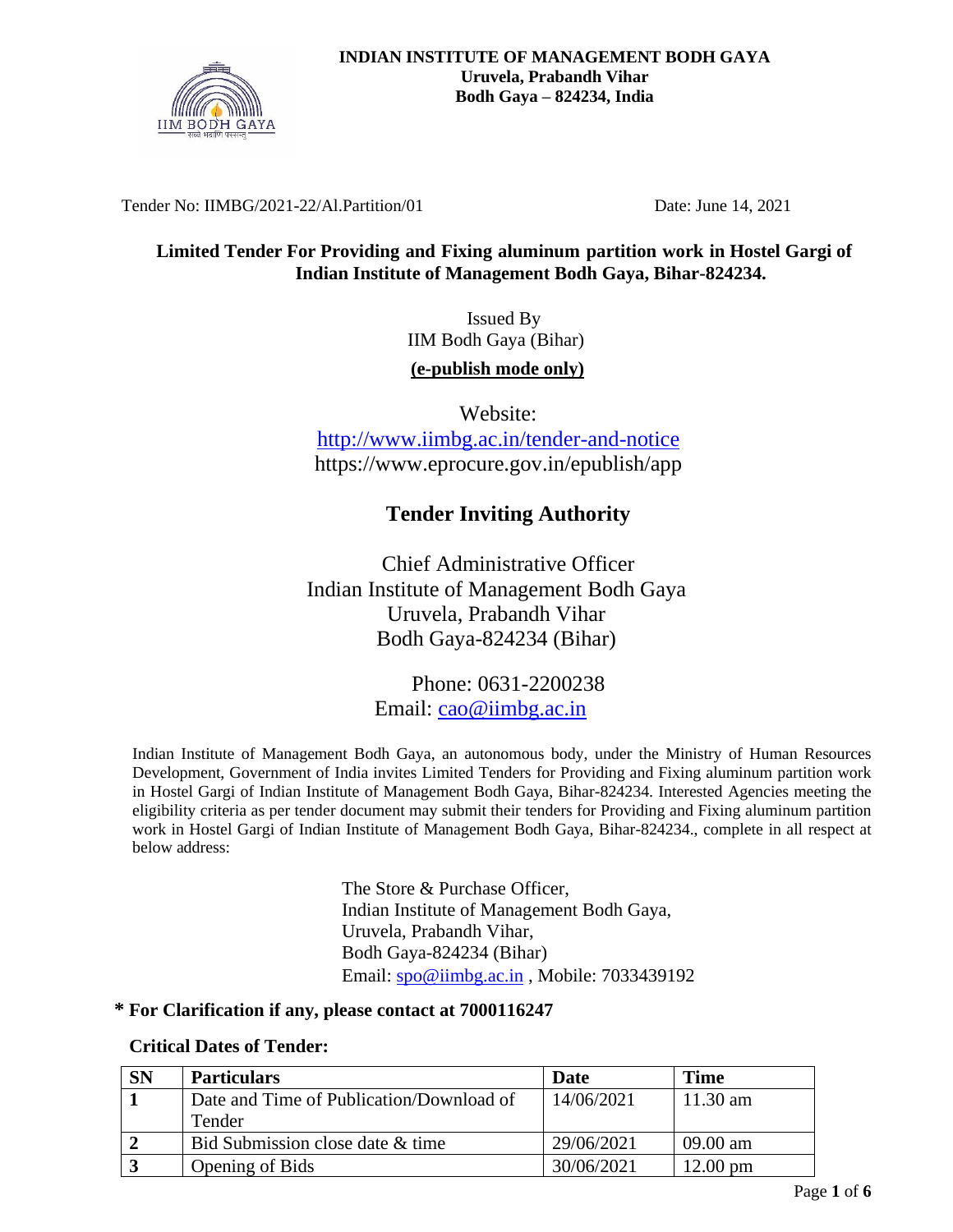## **1. About IIM Bodhgaya**

Indian Institute of Management Bodh Gaya is an Institution of National Importance under the Indian Institutes of Management Act, 2017.

# **2. Scope of Work**

Providing and Fixing aluminum partition work in Hostel Gargi of Indian Institute of Management Bodh Gaya as per description tabulated below**:**

| Sl. No.          | <b>Description of Items</b>                                                                                                                                                                                                                                                                                                                                                                                                                                        | Unit    | Quantity |
|------------------|--------------------------------------------------------------------------------------------------------------------------------------------------------------------------------------------------------------------------------------------------------------------------------------------------------------------------------------------------------------------------------------------------------------------------------------------------------------------|---------|----------|
|                  |                                                                                                                                                                                                                                                                                                                                                                                                                                                                    |         |          |
| 1.               | Providing and Fixing 1.5 mm Thick Aluminium<br>Partition Section (63.50x38.10 mm) Single/Double<br>groove for Covering the Space from Passage into<br>Students Rooms by 4 mm Thick ACP Sheet and 5<br>mm Frosted Glass with necessary Aluminum clips,<br>beading and screw etc. and any other items required<br>for the complete installation. (Fixed Partition).<br>Design and Drawing as approved by Engineer-in-<br>charge.                                     | Sq. Ft. | 2142.00  |
| 2.               | Providing and Fixing of Aluminium Door having<br>section 1.5 mm thick (Minimum) by using Section<br>$(83.50/85.00 \times 44.45 \text{ mm})$ in bottom, top and mid-<br>section as well as in either side of door, with 4mm<br>thick ACP Sheet and 5 mm thick frosted glass with<br>all accessories like hinges, Sliding door bolt and two<br>tower bolts, handle on both side complete in all<br>respect. Design and Drawing as approved by<br>Engineer-in-charge. | Sq. Ft. | 504.00   |
| 3.               | Repair of Existing Aluminum Glazing which include<br>repair/replacement of aluminum section wherever<br>required, replacement of neoprene gasket, locks, re-<br>fixing/re-installation of frame with necessary ss dash<br>fastener, replacement of glass and any other items<br>required for complete renovation of glazing,<br>including the gap filling all around with silicon<br>sealant and baker rod.                                                        | Sq. Ft. | 1050.00  |
| $\overline{4}$ . | Providing and Fixing Stainless Steel Mosquito Net in<br>the Glazing (Approx. - 10x4 Ft) of Hostel by using<br>25x 5 mm Angle Section throughout the perimeter of<br>Glazing including welding and other misc. work for<br>complete installation of mosquito net.                                                                                                                                                                                                   | Sq. Ft. | 720.00   |

Note- Bidders are requested to make site visit before quoting their rate to understand the scope of works and also to refer the design drawing bidders are requested to visit Academic Block of IIM Bodh Gaya to see the similar work. It is also noted that the quantity of work written above is merely indicative. However, the payment will be done as per actual measurement.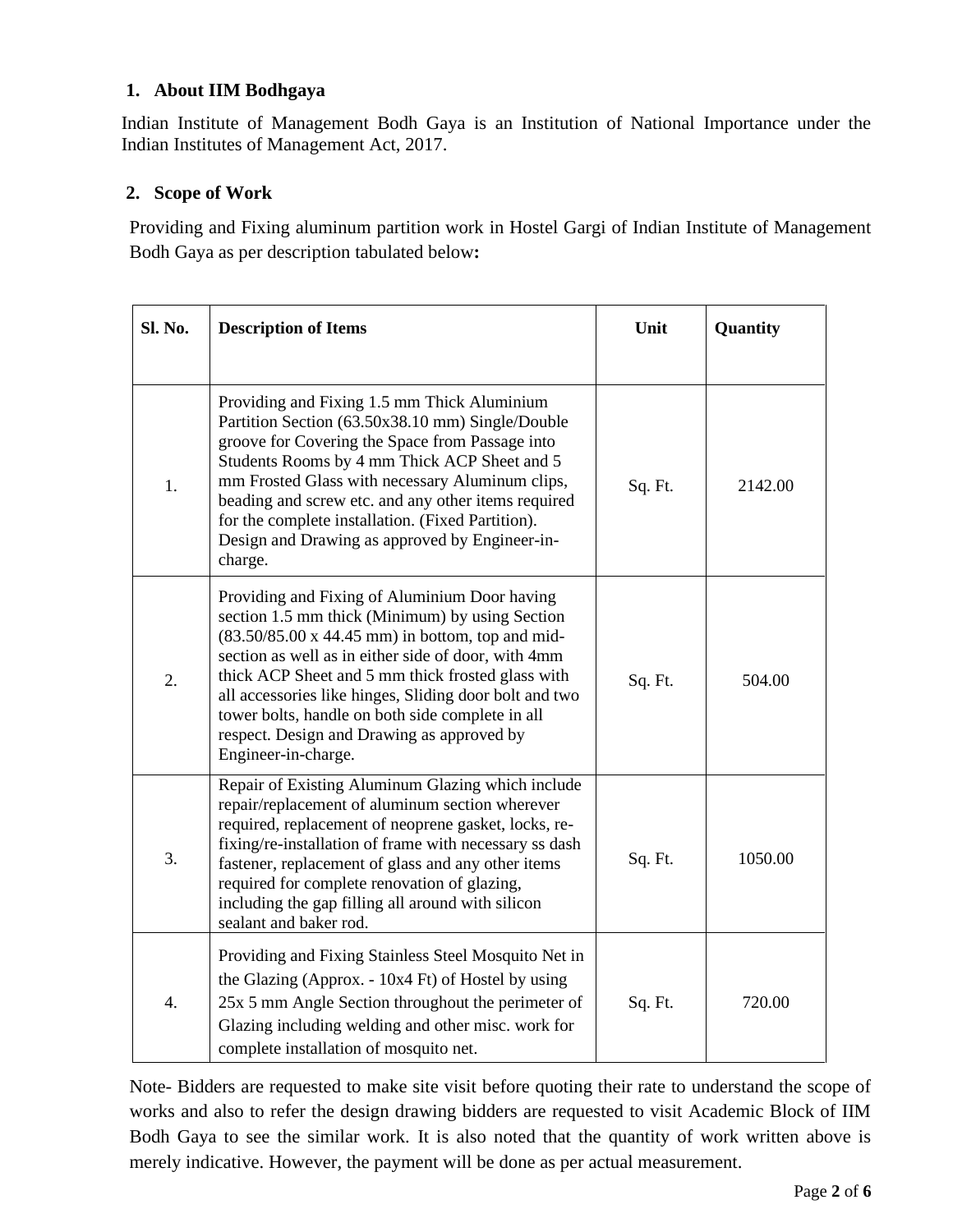## **3. General Terms & Conditions**

- a. The bidders should submit self-certified order copies of similar type of works executed in Similar Organization like IIT/IIM/IISER/NIT/Central University and any other Central and State Government Bodies.
- b. The quotation forms complete in all aspects along with all required documents should be submitted in sealed envelope to the Office of SPO, IIM Bodh Gaya.
- c. The estimated cost of this work is Rs. 6,00,000/- as per the market rate.
- d. In case two or more bids are found equal and lowest, the Bidder having highest turnover during last three years will be selected as successful bidder.

In case any bidder does not agree to take order then subsequently the next lowest bidder(s) will be given chance to execute the order provided they match the L1 bidder.

- e. The works will be executed on work order basis.
- f. Institute reserves the right to reject any quotation or all quotation without prejudice, prior notice, or any explanation/justification and the institute also reserves the right to increase ordecrease the quantity of the item(s) as per requirement.
- g. If a quotation is submitted without mentioning explicit rate of each item, quotation will not be considered for further processing.
- h. Quotation(s), if not duly signed by the contractor or his legally authorized partner, if any, willbe considered invalid.
- i. Security deposit @ 5% shall be deducted from bill. The security deposit of 5% deducted from the bills will be refunded after completion of the defect liability period, i.e., 6 months from the date of payment of final bill and confirmation of no defect. The date of workcompletion will be counted as the date of payment of final bill.
- j. 2% Income Tax and other applicable taxes such as GST etc. shall be deducted as per applicable Govt. rules.
- k. Payment will be made on completion of job in one time basis.
- l. In the financial bid, the price should be inclusive of all taxes and discounts if any.
- m. Work completion period: Within 30 days from the issue of the work order/date of agreement.A period of 03 days will be added to the allocated period for the completion of this work.
- n. Late work completion penalty: If work is not completed within the given time, penalty will be deducted as per institute norms. It will be implemented in verbatim with no excuse to be entertained for whatsoever be the reason.
- o. Any damage caused to the building shall have to be made good by contractor at no extra cost& without any delay.
- p. Site must be cleared and made neat and clean. Any waste material resulted out of the work execution must be disposed off to the specified location identified by institute. If not, 1% extra charges shall be deducted from the bill to dispose of the malba.
- q. Duly completed tender document along with Quotation for, should be sealed in one envelope, which is superscribed with Name of work, Tender Reference No. & date submitted on or before the last date  $\&$  time as mentioned above.
- r. The Bidder must not be blacklisted/banned/suspended or have a record of any service-related dispute with any organization in India or elsewhere. A declaration to this effect should be provided.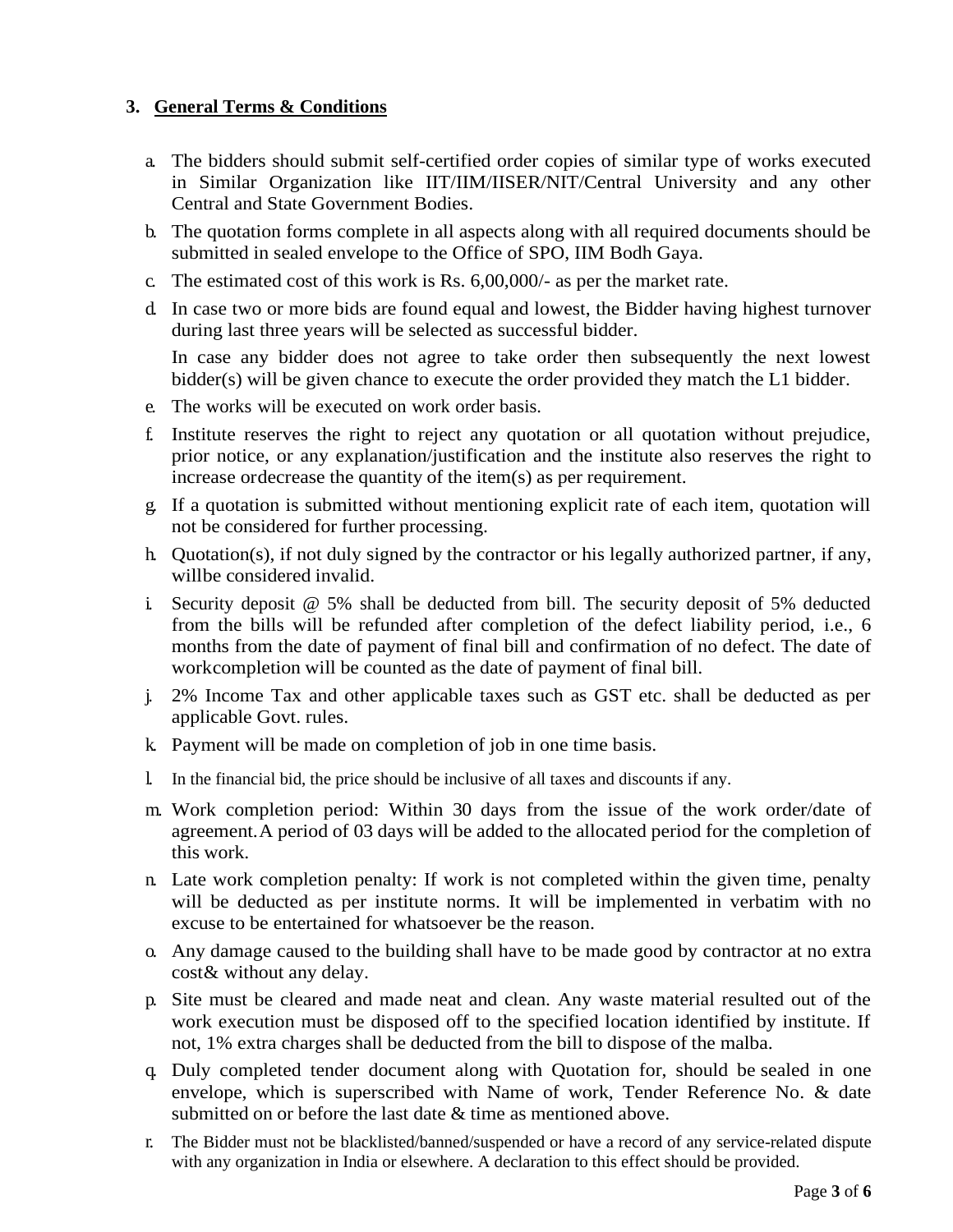## **4. Bid Validity Period**

The bid will remain valid for 6 months from the date of opening as prescribed by IIM Bodhgaya. A bid valid for a shorter period shall be rejected, being non-responsive.

#### **5. Expenses To Be Borne By Bidder**

All expenses in preparation and submission of bids and visits to the office or any place in connection with the preparation of the Bid shall be borne by the Bidder. IIM Bodhgaya in no case shall be responsible or liable for these costs regardless of the outcome of the bidding process.

#### **6. Jurisdiction**

It is agreed and declared by and between the parties hereto that so far it concerns the jurisdiction of any court in enforcing any of the rights or remedies of the parties hereto against each other or one another, a court in the city of Gaya alone shall have jurisdiction to the exclusion of all other courts in any place in the Union of India so that none of the parties hereto shall be entitled to any proceedings whatsoever in respect of any matters touching or relating to or in connection with or arising under agreement and the terms and conditions thereof in any court except the court or courts having jurisdiction in the city of Gaya.

#### **7. Dispute Settlement And Appointment of Arbitrator**

All dispute or differences whatsoever arising between the parties out of or relating to the work and the resulting agreement or the breach thereof that cannot be settled by good faith and negotiations between the parties within 60 days of the commencement of negotiation shall be settled by referring the dispute to The Director, IIM Bodh Gaya, who may either herself decide the dispute as Arbitrator or appoint some other person as arbitrator to adjudicate the same, who shall be unconnected with IIM Bodh Gaya. The proceedings will be governed by the provisions of the Arbitration  $\&$ Conflation Act 1996.

By consent of parties the jurisdiction of all other courts are exculpated and the court at Patna, Bihar alone shall have jurisdiction. The language of Arbitration shall be English. The venue of Arbitration proceedings shall be Patna as the case may be.

Place:

Date:

Name:

Address:

Contact No.:

E-mail:

Signature with Stamp of Bidder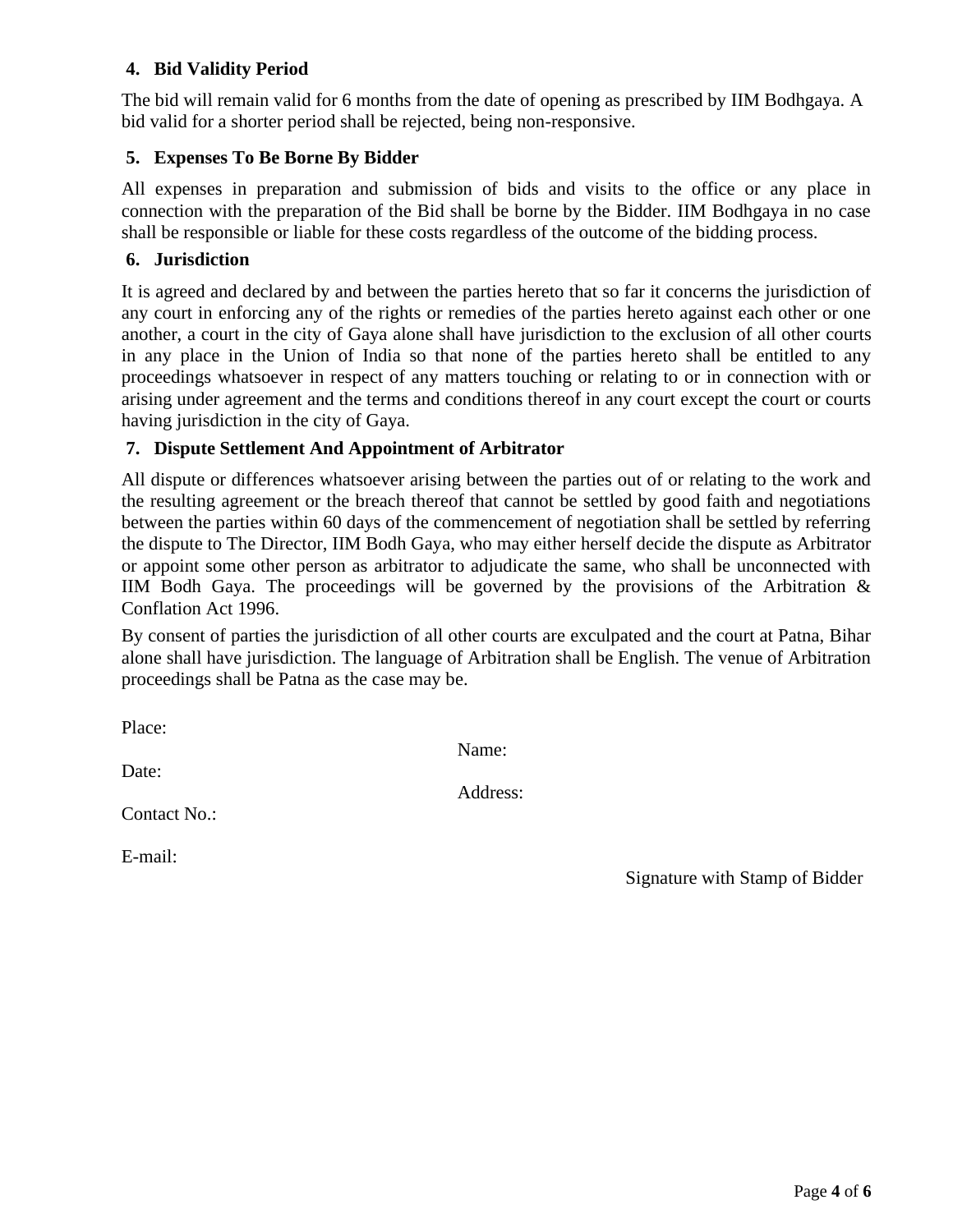## **QUOTATION FORM Cum Financial Bid**

Tender No: IIMBG/2021-22/Al.Partition/01 Date: June 14, 2021

### **The Store and Purchase Officer**

Indian Institute of Management Bodh Gaya Uruvela, Prabandh Vihar Bodh Gaya, Gaya-824234.

#### **Subject: Quotation for Providing and Fixing aluminum partition work in Hostel Gargi of Indian Institute of Management Bodh Gaya, Bihar-824234**

Dear Sir,

Please find below our quotation for Providing and Fixing aluminum partition work in Hostel Gargi of Indian Institute of Management Bodh Gaya:

| Sl. No. | <b>Description of Items</b>                                                                                                                                                                                                                                                                                                                                                                                                                                                                    | Unit    | Quantity | Rate | <b>Amount</b> |
|---------|------------------------------------------------------------------------------------------------------------------------------------------------------------------------------------------------------------------------------------------------------------------------------------------------------------------------------------------------------------------------------------------------------------------------------------------------------------------------------------------------|---------|----------|------|---------------|
| 1.      | Providing and Fixing 1.5 mm<br><b>Thick Aluminium Partition</b><br>Section (63.50x38.10 mm)<br>Single/Double groove for<br>Covering the Space from<br>Passage into Students Rooms<br>by 4 mm Thick ACP Sheet<br>and 5 mm Frosted Glass with<br>necessary Aluminum clips,<br>beading and screw etc. and<br>any other items required for<br>the complete installation.<br>(Fixed Partition). Design and<br>Drawing as approved by<br>Engineer-in-charge.                                         | Sq. Ft. | 2142.00  |      |               |
| 2.      | Providing and Fixing of<br><b>Aluminium Door having</b><br>section 1.5 mm thick<br>(Minimum) by using Section<br>$(83.50/85.00 \times 44.45 \text{ mm})$ in<br>bottom, top and mid-section as<br>well as in either side of door,<br>with 4mm thick ACP Sheet<br>and 5 mm thick frosted glass<br>with all accessories like<br>hinges, Sliding door bolt and<br>two tower bolts, handle on<br>both side complete in all<br>respect. Design and Drawing<br>as approved by Engineer-in-<br>charge. | Sq. Ft. | 504.00   |      |               |